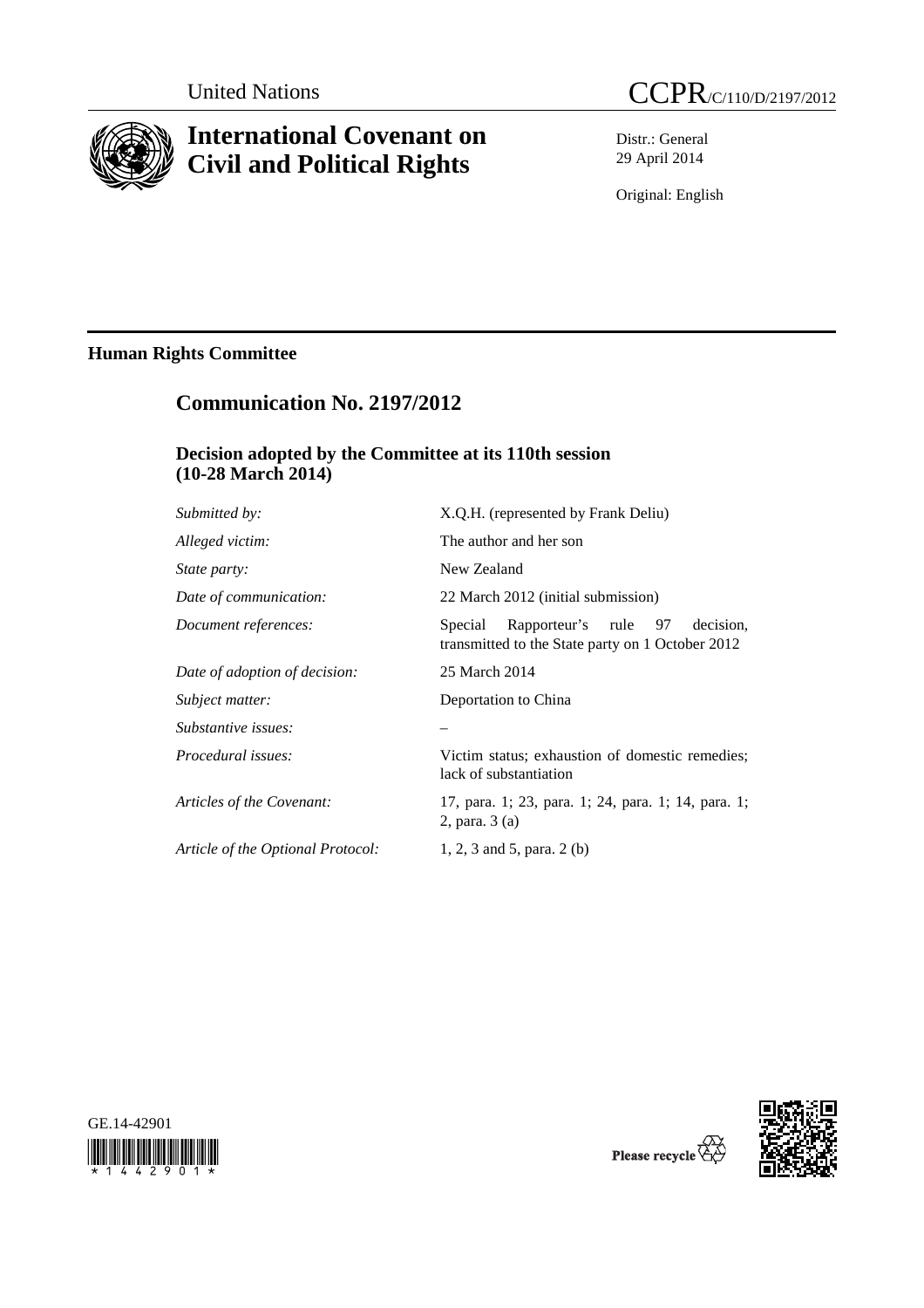## **Annex**

## **Decision of the Human Rights Committee under the Optional Protocol to the International Covenant on Civil and Political Rights (110th session)**

concerning

## **Communication No. 2197/2012**\*

| X.Q.H. (represented by counsel Frank Deliu) |
|---------------------------------------------|
| The author and her son                      |
| New Zealand                                 |
| 22 March 2012 (initial submission)          |
|                                             |

*The Human Rights Committee*, established under article 28 of the International Covenant on Civil and Political Rights,

*Meeting* on 25 March 2014,

 *Adopts* the following:

## **Decision on admissibility**

1.1 The author of the complaint, dated 22 March 2012, followed by a further submission dated 2 May 2012, is Ms. X.Q.H., who is a citizen of China. She submits her communication on her own behalf as well as on behalf of her son, a New Zealand national born on 20 November 2000. She claims that New Zealand has violated her rights as well as those of her son under articles 17, paragraph 1; 23, paragraph 1; 24, paragraph 1; and article 14, paragraph 1; and 2, paragraph 3 (a), of the Covenant. She is represented by Frank Deliu from the Amicus Barristers Chambers.<sup>1</sup>

1.2 On 8 March 2013, the Special Rapporteur on new communications and interim measures, acting on behalf of the Committee, decided that the admissibility of the communication should be examined separately from its merits.

## **The facts as presented by the author**

2.1 The author alleges that she arrived in New Zealand on 27 April 1996, after being subjected to violations of her rights by the Chinese authorities. In March 1990, she was

<sup>\*</sup> The following members of the Committee participated in the examination of the present communication: Mr. Yadh Ben Achour, Mr. Lazhari Bouzid, Ms. Christine Chanet, Mr. Ahmad Amin Fathalla, Mr. Cornelis Flinterman, Mr. Yuji Iwasawa, Mr. Walter Kälin, Ms. Zonke Zanele Majodina, Mr. Gerald L. Neuman, Sir Nigel Rodley, Mr. Victor Manuel Rodríguez-Rescia, Mr. Fabian Omar Salvioli, Ms. Anja Seibert-Fohr, Mr. Yuval Shany, Ms. Margo Waterval and Mr. Andrei Paul Zlatescu.<br><sup>1</sup> The Optional Protocol entered into force for the State party on 26 May 1989.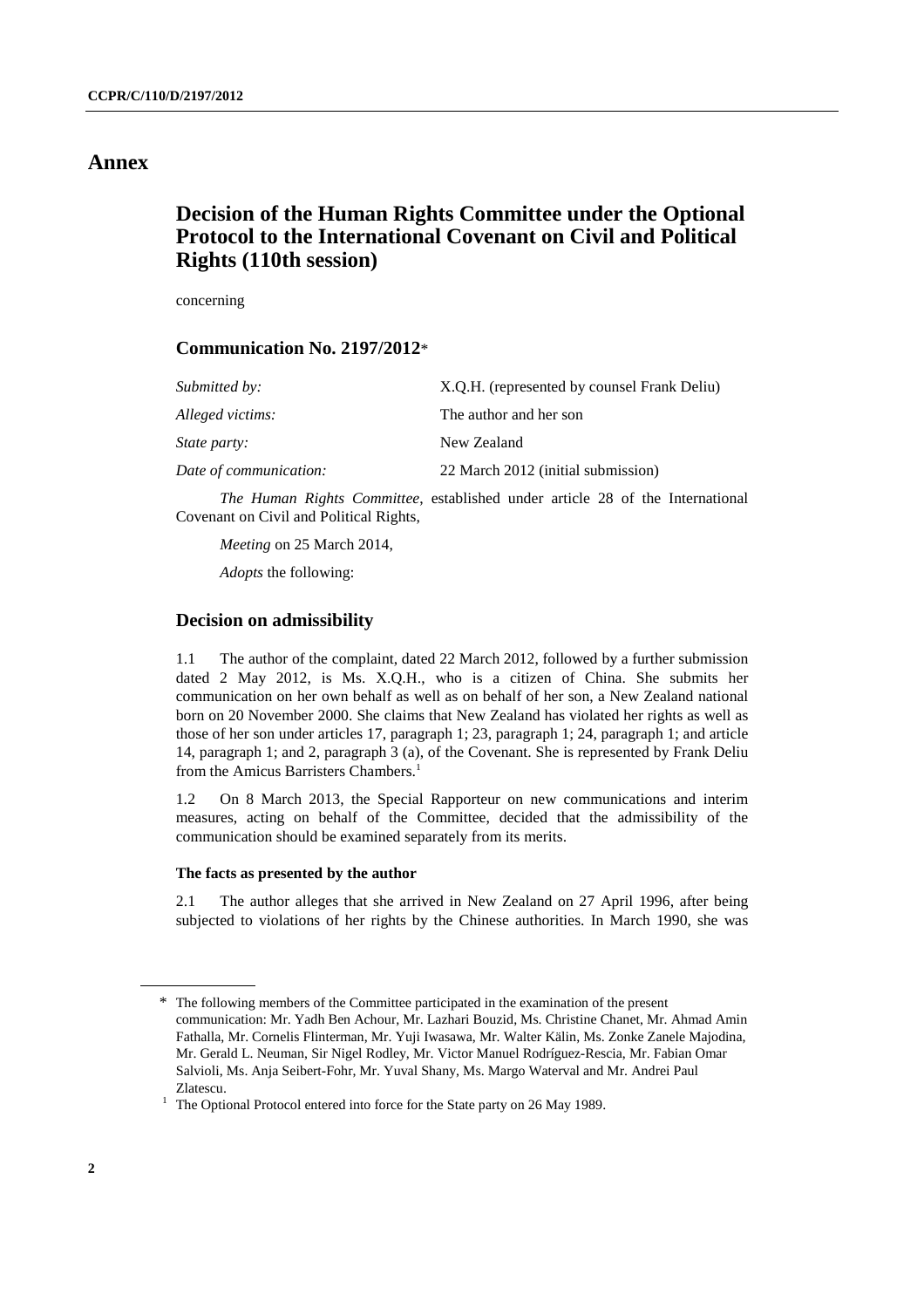forced to terminate a pregnancy by her doctor, who informed the street committee $2$  that she was expecting her second child, in breach of the one-child policy in China. In August 1994, she fell pregnant again. In order to protect herself and her future child, she fled Guangzhou to go and stay in the countryside. However, the doctor informed the street committee of the author's pregnancy and they began to search for her, threatening and detaining members of her family until they informed the authorities of her location. By the time the author was found, she was approximately six months pregnant. The street committee brought the author back to Guangzhou and her pregnancy was terminated against her will. As a result, she lost a substantial amount of blood and had to remain hospitalized for a week.

2.2 The author and her then partner arrived in New Zealand on 27 April 1996 and 10 December 1996 respectively. They were both granted short-term visitor permits on arrival, which expired in due course. Eight days after her arrival in New Zealand, the author lodged a claim for refugee status. On 24 November 1997, the Refugee Status Board (RSB) declined her claim. The author appealed the decision to the Refugee Status Appeals Authority (RSAA), but her appeal was rejected on 3 April 1998. On 16 November 1998, the author was located and was issued with a removal order. She lodged an appeal with the Removal Review Authority (RAA) on 22 December 1998. On 13 December 1998, she lodged an application for another RSAA hearing on the basis that there had been a misunderstanding between her and her previous solicitors. The application was granted and her appeal was heard on 29 March 1999. On 17 June 1999 the RSAA dismissed that appeal.

2.3 On 2 August 2000, the RAA released its decision regarding the author's appeal dated 22 December 1998. At that time, the author was pregnant. Given that the author had already had two forced terminations of pregnancies whilst in China, the RAA found that there were exceptional circumstances of a humanitarian nature such as to make it "unjust or unduly harsh for her to return to China whilst pregnant". The RAA ordered the cancellation of the removal order and held that the author should be allowed to remain in New Zealand until she had given birth and fully recovered, and provided the author with a visitor's permit valid until 28 February 2001. In November 2000, the author and her partner married, and their son was born in New Zealand, thereby acquiring New Zealand nationality.

2.4 On 17 April 2001, a letter was written on behalf of the author to the Minister of Immigration asking for a special authorization to lodge a residence application under the humanitarian category. On 29 May 2001, the Minister advised that she was not prepared to intervene to grant the residence application. On 1 July 2001, the temporary permits for the author and her then husband expired. On 2 October 2001, the author lodged a further claim for refugee status. She was interviewed on 14 December 2001. The RSB rejected her claim on 18 February 2002. On 25 February 2002, the author lodged an appeal against the RSB decision with the RSAA. This appeal was withdrawn on 3 December 2002.<sup>3</sup> The author had also lodged an appeal to the RAA on 10 August 2001. This appeal was dismissed by the RAA on 27 June 2003. Further representations were made to the Associate Minister of Immigration. On 15 June 2004, the Associate Minister advised that he was not prepared to intervene.

2.5 Removal orders were served on the author and her husband on 19 September 2005 and 12 September 2005 respectively. Her husband was removed from New Zealand and is in China. The author is still living in New Zealand. The application to the High Court for judicial review of the decision to remove the author was examined and the trial Judge ruled<sup>4</sup>

 $2\;\;$  In the 1980s/90s, neighbourhood committees/street committees were heavily involved in law enforcement and mediation of disputes at the local level. 3 The author does not explain why she withdrew the appeal.

<sup>4</sup> HC Auckland CIV-2005-404-5202, of 29 December 2006, see annex B.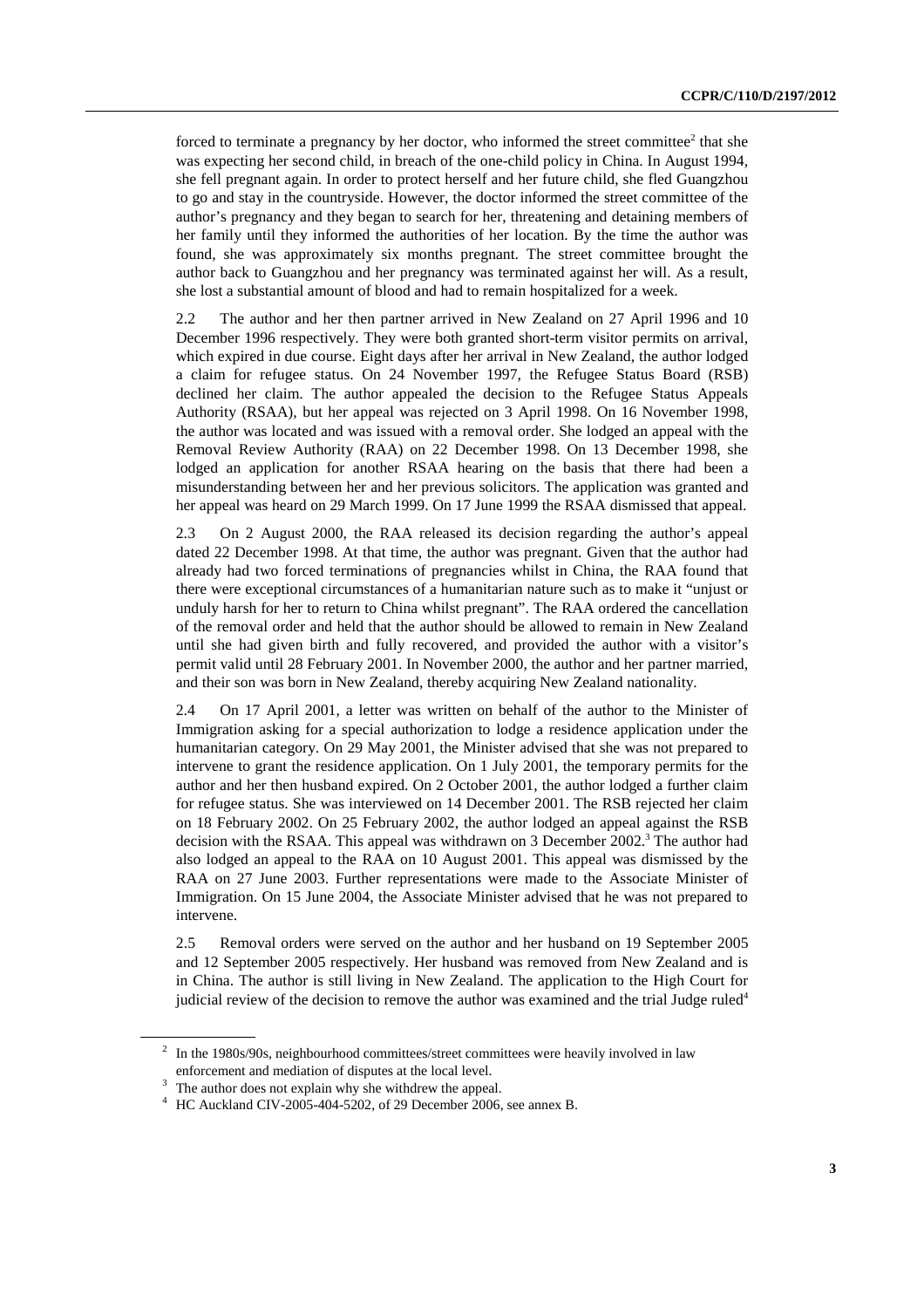that the decisions to remove the author were reasonable in the administrative law sense. The interim orders applications, as well as the substantive appeal lodged by the author, were unsuccessful.<sup>5</sup> In March 2010, the author divorced from her husband. In November 2011, she married a New Zealand citizen.

### **The complaint**

3.1 The author considers that as a mother of a child who has New Zealand citizenship and given that she is now married to a New Zealand citizen, it is in the best interests of the extended family that she remains in New Zealand. She considers that, by removing her to China, the State party would violate her rights as well as the rights of her child, under articles 14, 17, 23, 24 and 2, paragraph 3, of the Covenant.

3.2 The author considers that her deportation would prejudice the rights of her son, who is a New Zealander and who has always lived in New Zealand. She specifies that her son could not become a Chinese citizen without relinquishing his New Zealand nationality. Further, he is not the first child of the author, and he is therefore considered as a "black child" in China. As such, he cannot be registered as part of his family's household and, in the event of returning to China, would not be given access to medical care, education or employment, unless the author could afford to pay a substantial fine as a punishment for breaching the family planning regulations. The author further argues that her son has had asthma since he was born, that he needs regular treatment with inhalers, and that his health would be affected in the event of returning to China because of the pollution and dampness.

3.3 The author refers to the Committee's jurisprudence, considering that the circumstances of her case fall within the "exceptional circumstances" identified in *Winata*  v. Australia,<sup>6</sup> under which the Committee considered that a State party's refusal to allow one member of a family to remain in its territory would amount to interference in that person's family life. In the present case, her son was 12 at the time of the complaint, and he had only known New Zealand as his home. The author considers that if she is deported by the State party, both biological parents of her son would have to be in China, and the family would be under the obligation to choose between the author's leaving her son without his mother in New Zealand, or his going with her to China, where he has never been before. The author therefore considers that the decision of the State party to deport her constitutes an "interference" with their family life. Further, given that her son's biological father was expelled with a five-year ban on returning to New Zealand, the author considers it highly probable that, by analogy, she would be subject to the same ban. In this regard, the author refers to the Committee's jurisprudence in *Sahid* v. *New Zealand:*<sup>7</sup> in this case, the complaint was dismissed because "the author's removal [had] left his grandson with his mother and her husband in New Zealand". The author argues that her son has no other immediate relatives in New Zealand, and that to separate a child from both his biological parents would amount to a clear breach of articles 17 and 23 of the Covenant for the author and her son, and of article 24 for her son alone.

3.4 As regards her claims under articles 2 and 14, the author argues that the State party failed to apply the "proper legal test" during the asylum process for her partner, and that the relief to which she considers that her family should have been entitled was refused, without her being given an opportunity to be heard on the matter. The author further argues that the

<sup>5</sup> *X.Q.H.* v. *Minister of Immigration,* CA 236/06, 18 December 2006; and *X.Q.H.* v. *Minister of Immigration* (2009) 2 NZLR 700 (CA), annexes C and D.

<sup>&</sup>lt;sup>6</sup> Communication No. 930/2000, *Winata v. Australia*, Views adopted on 26 July 2001.

Communication No. 893/1999, *Sahid* v. *New Zealand*, Views adopted on 28 March 2003.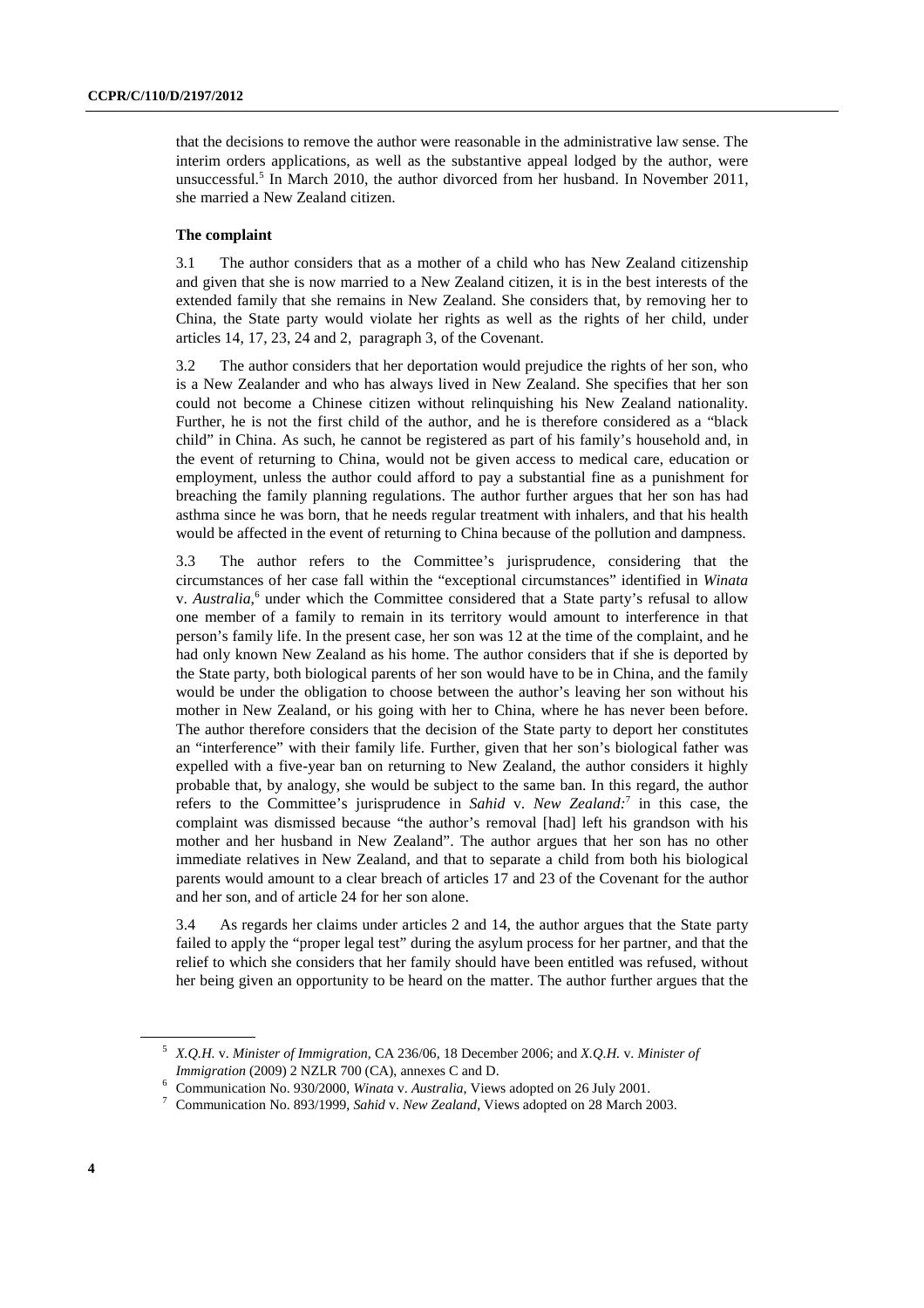Supreme Court failed to engage in a proper analysis of her claim for relief insofar as the Court never informed the author's counsel that a decision would be adopted on that claim.

3.5 The author argues that she did not submit her communication before because she had continuously tried to seek redress at the national level, even after the Supreme Court's decision. Her removal order was issued on 19 September 2005, pursuant to Section 54 of the Immigration Act 1987, and it remained valid at the time of the complaint. The author also considers that, despite her new application for a residence permit following her marriage to a New Zealander, she could be deported at any time insofar as, under paragraph 11 of the Immigration Act 2009, the New Zealand immigration authorities are under no obligation to consider any new visa application. At the time of the complaint, the author was therefore in hiding for fear of deportation. Taking this situation into account, no interim measure was granted by the Committee.

### **The State party's observations on the admissibility of the communication**

4.1 In its submission of 3 December 2012, the State party requested that the Committee declare the communication inadmissible.

4.2 The State party indicates that, prior<sup>8</sup> to the notification of her communication to the Human Rights Committee, the author was advised by the migration authorities to apply for a work visa. She did so on 6 November 2012 and a work visa was granted on 21 November 2012. The author is therefore no longer unlawful and subject to removal from New Zealand. The State party further specifies that the work visa was granted for an initial term of two years and may be renewed and/or followed by an application for permanent resident status.

4.3 As to the author's son, the State party considers that he has held New Zealand citizenship since birth and therefore does not require immigration permission to remain in the country. The State party argues that, as the communication is entirely concerned with the denial of immigration permission and the related court proceedings, its basis has been removed, and the communication is inadmissible under article 1 of the Optional Protocol.

4.4 The State party considers that the author's claims under articles 2, paragraph 3; 14, paragraph 1; 17, paragraph 1; 23, paragraph 1; and 24 were examined comprehensively and in accordance with those rights by the immigration authorities and the courts. It further considers that the communication makes no allegation of arbitrariness, manifest injustice or other permissible basis on which to revisit those findings. The State party therefore considers that the communication is inadmissible under articles 2 and 3 of the Protocol.

4.5 With regard to the author's claims in respect of family life, the State party considers that they only arose because of the author's pursuit of protracted legal proceedings since immediately after her arrival in New Zealand in 1996. The State party refers to the Committee's jurisprudence in *Rajan v. New Zealand*,<sup>9</sup> where it considered that the domestic authorities had contemplated the protection of the children and family at each stage of the process, and that the subsequent time in New Zealand had been "spent either in pursuing available remedies or in hiding", thereby concluding that the author's claims under articles 17, 23 and 24 were insufficiently substantiated, pursuant to article 2 of the Optional Protocol. The State party therefore considers that the author's claims under articles 17, 23 and 24 are inadmissible due to lack of substantiation.

<sup>&</sup>lt;sup>8</sup> No specific date is provided.

<sup>9</sup> Communication No. 820/1998, *Rajan* v. *New Zealand*, Decision adopted on 6 August 2003, para. 7.3.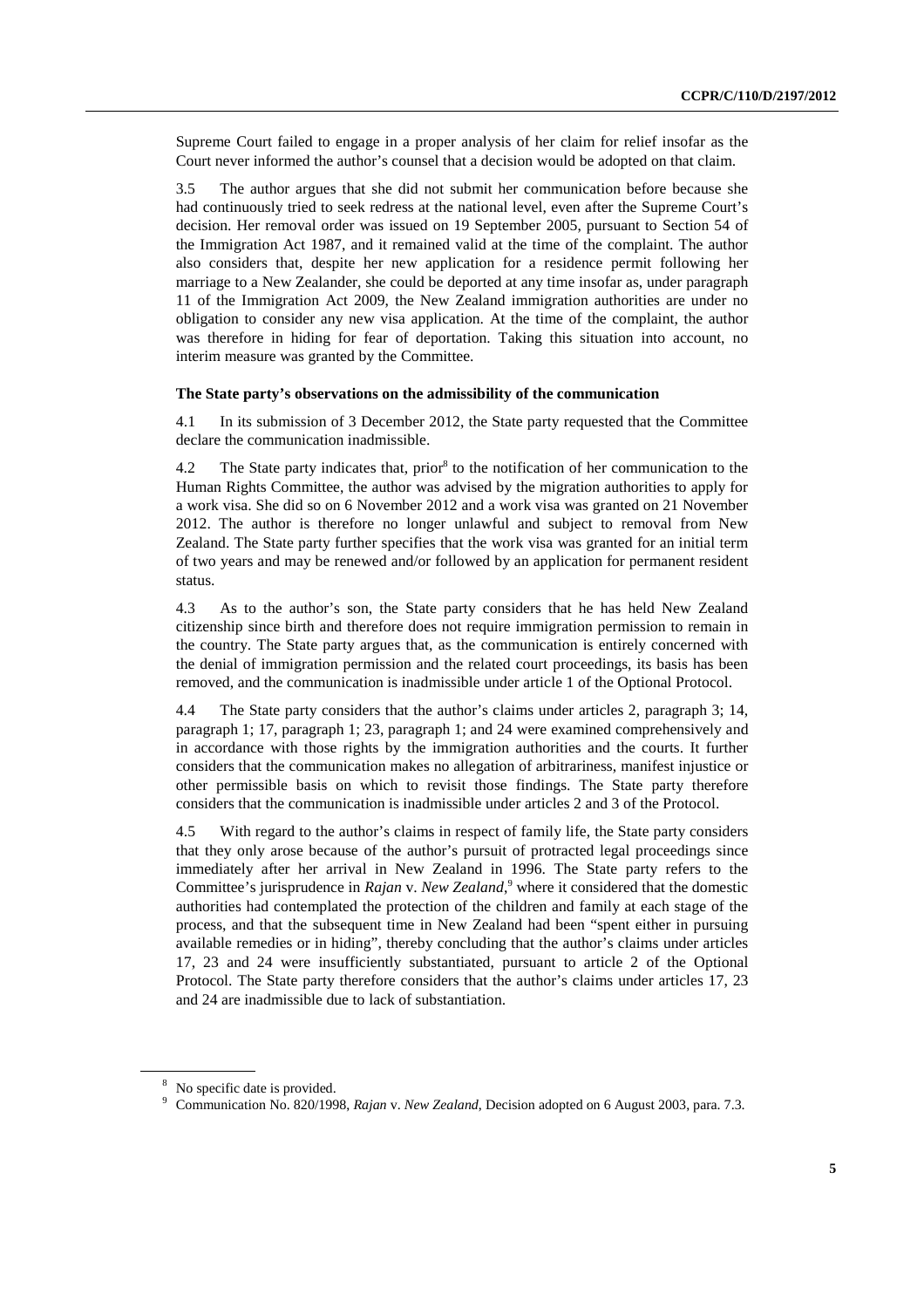4.6 The State party further argues that the author's claims under articles 2, paragraph 3; and 14, paragraph 1; in relation to the hearing and to the determination of the author's appeal by the Supreme Court in May and July 2009 are inadmissible due to nonsubstantiation and non-exhaustion of domestic remedies. The State party first considers that the Supreme Court's decision to decline the author's request for judicial review was justified. Since 1994, the immigration authorities have been reviewing their approach to asylum seekers with the aim of incorporating the State party's international obligations into national law. The amended legislation gives priority to the best interest of the child and of the family. In three distinct cases, the Supreme Court found that the immigration authorities had not applied the appropriate criteria in the asylum proceedings. However, in the author's case, the Court considered that there had been a comparatively recent assessment of the author's circumstances, and that her counsel had not identified anything relevantly new that had not been considered by the immigration authorities. The State party considers that, had there been any error on the part of the authorities, this would not have had any effect on the outcome of the author's case, and that the author's claim on this point is insufficiently substantiated.

4.7 In addition, the State party considers that the author has not exhausted domestic remedies with regard to articles 2, paragraph 3, and 14, paragraph 1, insofar as the system in New Zealand permits parties to court proceedings to seek recall of a judgement where there has been an exceptional error. The author, who is assisted by counsel, did not avail herself of that possibility and her related claim should therefore be held inadmissible under article 5, paragraph 2 (b), of the Optional Protocol.

#### **The authors' comments on the State party's submission**

5.1 By submission dated 28 February 2013, the author argues that the fact that she was granted a work permit does not remedy the breach of the Covenant imputable to the State party. Had she not married a New Zealander, the author would never have obtained a work permit and she would have had to return to China. The State party is therefore responsible for a violation of articles 17, 23 and 24 of the Covenant.

5.2 With regard to the Supreme Court's judgement, the author states that, while it was recognized that the immigration officials had erred as a matter of law, relief was denied because there was no change in the factual circumstances of the case. The author considers that the legal error in respect of her family should still be compensated for. The author further contests the reference to *Rajan* v. *New Zealand,*10 considering that, in her case, she was at risk of deportation during the whole duration of her stay in New Zealand, and that her son was permanently at risk of being separated from his mother.

5.3 As to the moot character of the complaint, the author considers that she has a temporary visa, and that if her relationship with a New Zealand man terminates, she will again be at risk of deportation. The author therefore considers that her immigration status remains unsolved.

5.4 In the light thereof, the author requests that the communication be declared admissible and be considered on the merits of the case.

<sup>10</sup> See footnote 12.